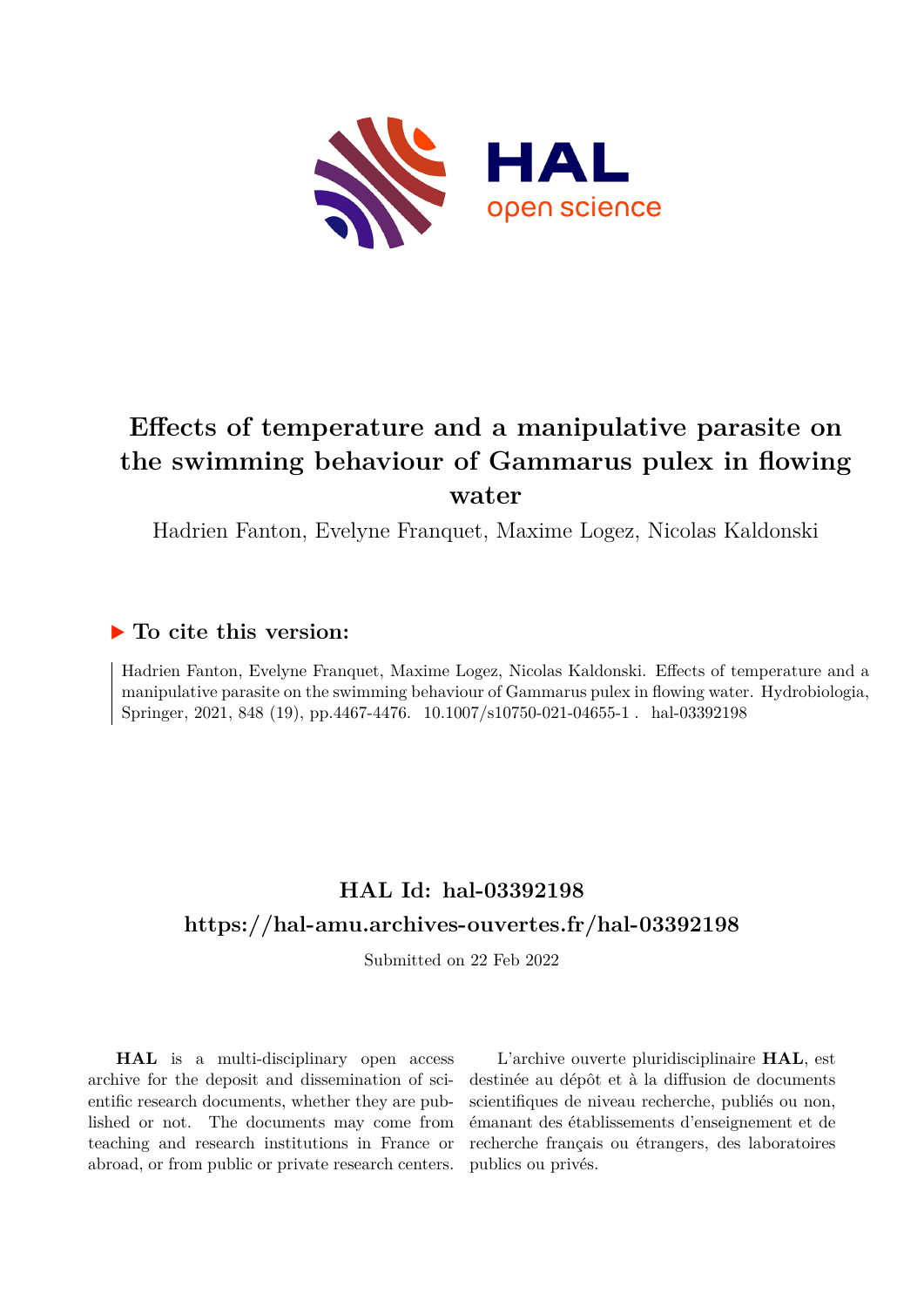## Effects of temperature and a manipulative parasite on the swimming behaviour of Gammarus pulex in flowing water

Hadrien Fanton  $\mathbf{\mathbb{D}} \cdot \mathbf{E}$ . Franquet  $\cdot \mathbf{M}$ . Logez  $\mathbf{\mathbb{D}} \cdot \mathbf{N}$ . Kaldonski

Abstract Numerous freshwater acanthocephalans are able to alter the behaviour of their intermediate hosts to increase their predation risk by final hosts, thereby enhancing trophic transmission between their two hosts. Because temperature is widely expected to impact freshwater host-parasite interactions, we investigated how it can affect movements of both uninfected and Pomphorhynchus laevis-infected Gammarus pulex in an artificial stream in 5 cm/s water flow. We found that *P. laevis* infection of *G.* pulex induced both higher frequency and higher amplitude of movements along the artificial stream. Moreover, at warmer temperature  $(21^{\circ}C)$ , uninfected and P. laevis-infected G. pulex moved more in the artificial stream than at  $15^{\circ}$ C. In this regard, warmer temperature could then impact gammarids distribution and increase P. laevis transmission rate toward their definitive host in freshwater ecosystems. Firstly, this study provides new insights into how the key temperature factor influences gammarids species movements in the stream. Secondly, elevated temperature did not

H. Fanton (⊠) · E. Franquet · N. Kaldonski Aix Marseille Université, Avignon Université, CNRS, IRD, IMBE, Marseille, France e-mail: hadrien.fanton@imbe.fr

M. Logez INRAE, Aix Marseille Univ, RECOVER, Aix-en-Provence, France

influence the intensity of P. laevis manipulation in G. pulex intermediate host. This work highlights that warmer temperature might affect the distribution and the behaviour of infected or uninfected freshwater gammarids with no direct effect on acanthocephalan trophic transmission through manipulation.

Keywords Host–parasite interaction - Freshwater - Complex lifecycle parasite - Acanthocephala - Amphipoda - Pomphorhynchus laevis

#### Introduction

Parasites form a vast network of dynamic, and ubiquitous species (Dobson et al., 2008). Found in every food web and at all trophic levels, they are part of the functioning, structure and richness of ecosystems (Horwitz & Wilcox, 2005; Marcogliese, 2005; Mouritsen & Poulin, 2005; Dunne et al., 2013). This hidden component of biodiversity participates in 75% of interactions among free-living species, and frequently impact the behaviour of their hosts (Horwitz & Wilcox, 2005; Dobson et al., 2008; Kuris et al., 2008; Grabner, 2017). This is particularly true for complex lifecycle acanthocephalans, which need at least two hosts to complete their lifecycle and a predation event whereby the intermediate invertebrate host is eaten by the vertebrate final hosts. By their multilevel position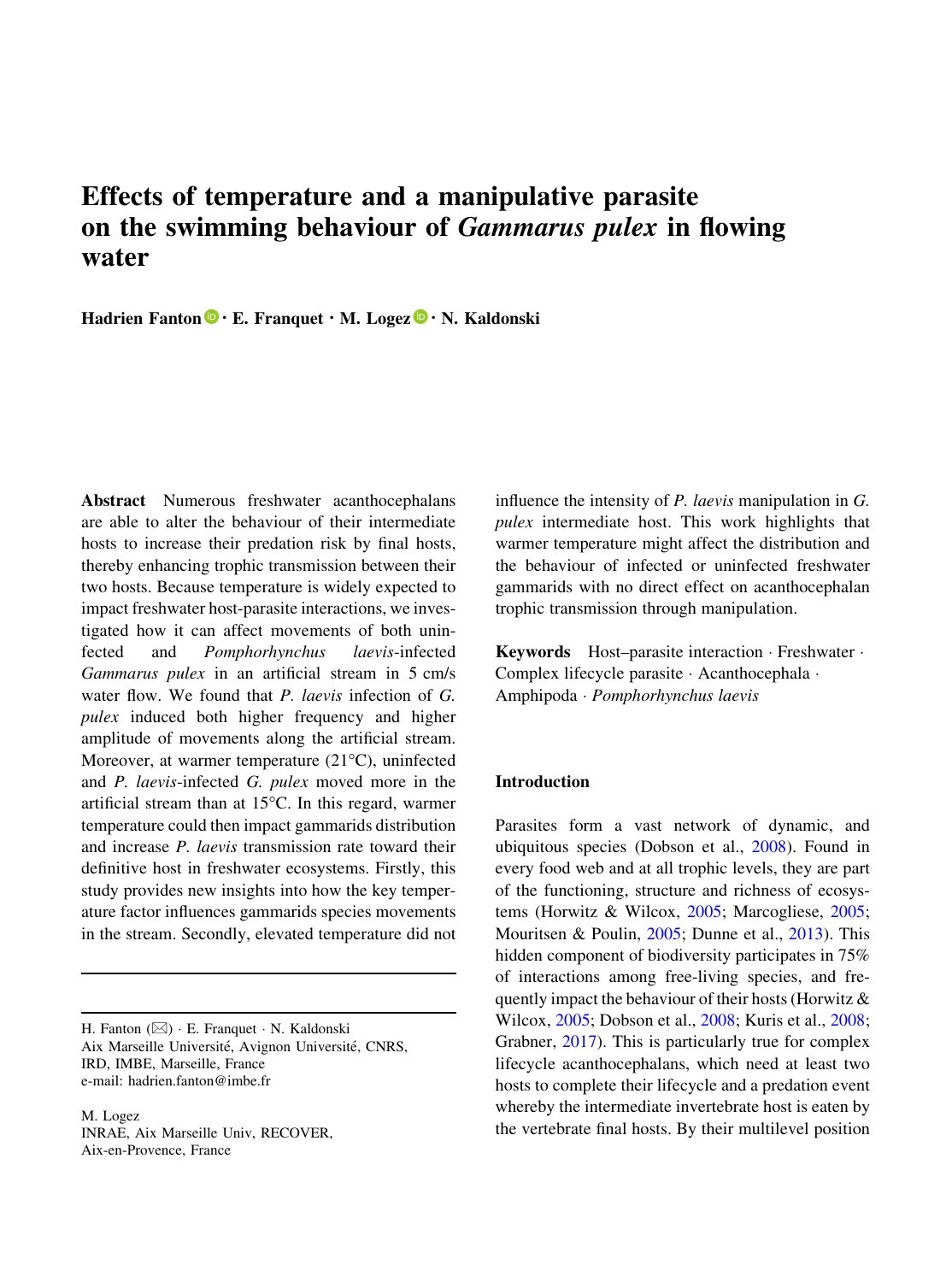in food webs, acanthocephalans shape ecosystems through effects on both physiology and behaviour of their hosts species (Hudson et al., 2006; Vidal-Martinez et al., 2010).

Pomphorhynchus laevis (Zoega in Müller, 1776) is a widespread parasite across the Palearctic region (Hine & Kennedy, 1974; Dudiňák, 2001). It lays its eggs in the faeces of its definitive host fish in rivers, where they have to be eaten by an amphipod (Crustacea) to mature and become infective to definitive hosts (Kennedy, 2006). The freshwater amphipod involved in this cycle is very often Gammarus pulex (Linnaeus, 1758), an abundant shredder and scavenger species in Mediterranean streams (Elliott, 2002). It constitutes also an essential trophic resource for many aquatic predators like fishes (Anderson & Sedell, 1979; Elliott, 2005). Upstream and downstream migrations play a fundamental role in the population dynamic of gammarids (Elliott, 1973). Two types of amphipod movements are usually described, (1) drift which is the movement of gammarids carried by the current from upstream to downstream of the watercourse (Bournaud & Thibault, 1973, Brittain & Eikeland, 1988), and (2) upstream movements which is the displacement of gammarids against the flow, generally occurring close to stream margins (Elliott, 2002). These two behaviours enable amphipods to escape unfavourable conditions like competition, lack of food or predation risk (Brittain & Eikeland, 1988).

Like many other acanthocephalan parasites, P. laevis alters the behaviour of G. pulex to enhance trophic transmission to definitive host fishes (Kaldonski et al.,  $2007$ ; Lagrue et al.,  $2007$ ; Cézilly et al., 2013; Perrot-Minnot et al., 2016). The behavioural manipulation of hosts' movements in the stream by P. laevis constitutes one of the major targets for the parasite. Pomphorhynchus laevis induces a higher activity of G. pulex in streams and a greater drift rate, mainly at dawn and dusk when fish predators are more active (McCahon et al., 1991; Lagrue et al., 2007). Such phenotypic alterations clearly increase predation risk on the intermediate host, thereby enhancing the trophic transmission of P. laevis toward their definitive host (Baldauf et al., 2007).

Temperature is a key environmental factor affecting both the physiology and the behaviour of freshwater organisms (Sainte-Marie, 1991; Foucreau et al., 2014; Kobak et al., 2017; Rachalewski et al., 2018), including associated parasites (Marcogliese, 2001).

Increased water temperatures will, for example alter, spatial distribution, food intake, metabolic activity, survival and resistance to parasites in gammarids (Marcogliese, 2008; Moenickes et al., 2011). Gammarus pulex has been shown to have higher growth rates, food intake, oxygen consumption and energy storage when temperature increased from 15 to  $30^{\circ}$ C (Foucreau et al., 2013, 2014). As a result, acanthocephalans phenotype will be indirectly affected through intermediate hosts' physiological modifications (Brooks & Hoberg, 2007; Foucreau et al., 2013; Morley & Lewis, 2014; Labaude et al., 2015). According to Overstreet (1993), ''the more complex the parasite life cycle, the more likely it is that the parasite will be influenced by environmental parameters'', because acanthocephalans can be affected through effects on their hosts at all developmental stages. Warming water impacts acanthocephalan establishment, development, fecundity and lifespan in their hosts (Tokeson & Holmes, 1982; Marcogliese, 2008; Morley & Lewis, 2014; Barber et al., 2016). Labaude et al. (2017) found for example, that Gammarus fossarum Kock, 1836 attraction to light induced by Pomphorhynchus tereticollis (Rudolphi, 1809) increased with water temperature. These results demonstrate that acanthocephalan extended phenotype can be modulated according to their host aquatic environment. However, Labaude et al. (2020) found no effect of temperature on the manipulation behaviour of P. laevis in static water. Therefore, the way that acanthocephalan manipulate their hosts depending on such environmental constraints still requires further investigation to better understand how trophic transmission and ecosystem functioning could be affected by climate change (Marcogliese, 2001).

The main objective of this study was to assess the influence of water temperature on the host-parasite G. pulex–P. laevis interaction in an artificial stream. Using an artificial stream, we are able to assess uninfected and P. laevis-infected gammarids movements in the flow. We hypothesized that P. laevis would increase the dispersal movements (both upstream and downstream movements) of their intermediate host in flowing water. We also hypothesized that warmer water would increase the movements of uninfected and infected G. pulex. Providing new insights into acanthocephalan capacity for behavioural manipulation of hosts. This study helps to clarify how environmental conditions like warmer temperatures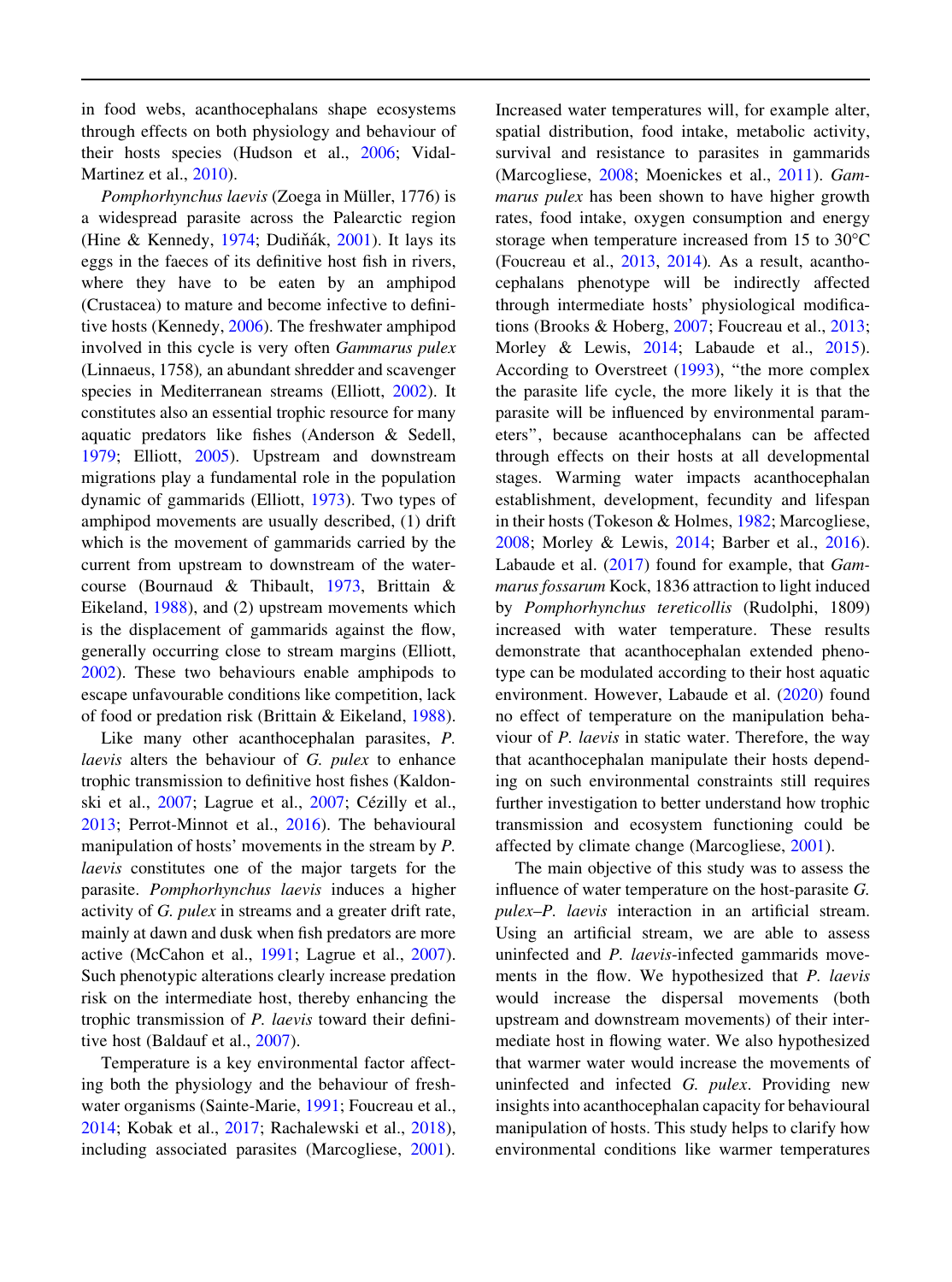could alter the behaviour and the ecology of a freeliving freshwater species and its associated parasite.

#### Materials and methods

Sampling and acclimatisation to laboratory conditions

Gammarus pulex were collected in March and April 2015 from the Arc River (Bouches-du-Rhône, Southern France). Water temperature in the Arc ranges between  $4^{\circ}$ C in winter and  $27^{\circ}$ C during the warmer periods of summer (Maasri et al., 2008). During the sampling period water temperature of the Arc River ranged between 13 and  $16.5^{\circ}$ C and the average discharge range between 1 and 3  $m^3/s$  depending on weather events. Infected and uninfected gammarids were sampled with a hand net in gravel, roots and aquatic vegetation along riverbanks where gammarids are abundant (Piscart et al., 2007). Juvenile gammarids  $(< 0.5$  cm) were excluded.

After each sampling campaign, gammarids were placed in six 21 L aquaria  $(60 \times 35 \times 10 \text{ cm})$ equipped with oxygen bubblers, filed with 6–8 cm of water and 1 cm of substrate (fine gravel previously washed) for a period of 7 days. To limit intraspecific competition and cannibalism, gammarids were fed ad libitum with leaves and shrimp food and the number of gammarids was limited to 100 individuals per aquarium. Water used for acclimatisation and experiments was saturated with oxygen. Temperature was maintained at  $15^{\circ}C \pm 1^{\circ}C$ . A Trulite® neon light recreated 95% of the quality of the natural light spectrum  $(5200\textdegree K, 400-600 \text{ Lux})$  and operated under a cycle of 12 h/12 h light and dark regime.

#### Experimental design

#### Acclimatisation to temperature

After acclimatisation, G. pulex were placed for five days, in 96 L aquaria (80  $\times$  30  $\times$  40 cm) containing 30 cm of water and 1 cm of gravel. One aquarium was maintained at the controlled water temperature of 15°C and a second at 21°C with a 150 W Rena® Smart resistance heater. The temperature of  $15^{\circ}$ C was chosen in accordance with the natural temperature of the Arc River during the sampling period, and  $21^{\circ}$ C simulated summer water temperature in a the Arc River (Maasri et al., 2008), and a potential effect of global warming on spring freshwater. A Plexiglas plate covered aquaria to prevent heat loss and to limit evaporation.

#### Experimental device: the artificial stream

After thermal acclimatisation, we observed the behaviour of gammarids in two artificial streams simultaneously, one at  $15^{\circ}$ C and the second at  $21^{\circ}$ C. The artificial stream (Fig. 1) consisted of a graduated PVC gutter of  $100 \times 17 \times 10$  cm with a slope of 0.9°, divided into seven sections of 10 cm each. This gutter was upholstered with a net (1 mm mesh) serving as a substrate for gammarids over the whole length of the gutter. A water pump placed in a 30 L tank created a constant flow of water (1200 L/h). Fresh water continuously flowed into the artificial stream, replicating a slow current (5 cm/s), and the gammarids could swim and cling in or against the flow.

#### Behavioural observations

Gammarus pulex were observed in April and May. For each observation, one G. pulex was randomly selected from the 96 L aquaria and acclimatised in the device for 5 min, in section "1" of the artificial stream (upstream section), using a grid (Fig. 1). Isolation in section "1" ensured minimum disturbances to individuals with only one grid to manipulate. The grid was then removed, marking t0 of the behavioural



Fig. 1 Illustration of the artificial stream (100  $\times$  17  $\times$  10 cm) used for behavioural experiments. Gammarids were observed in a 7-section device (section length = 10 cm, numbered 1 to 7). Blue arrows indicate direction of flow. The ''grid'' was used to isolate individuals in section "1" of the device for 5 min. The artificial stream was supplied with fresh water via a pump placed in a 30 L tank and creating a constant flow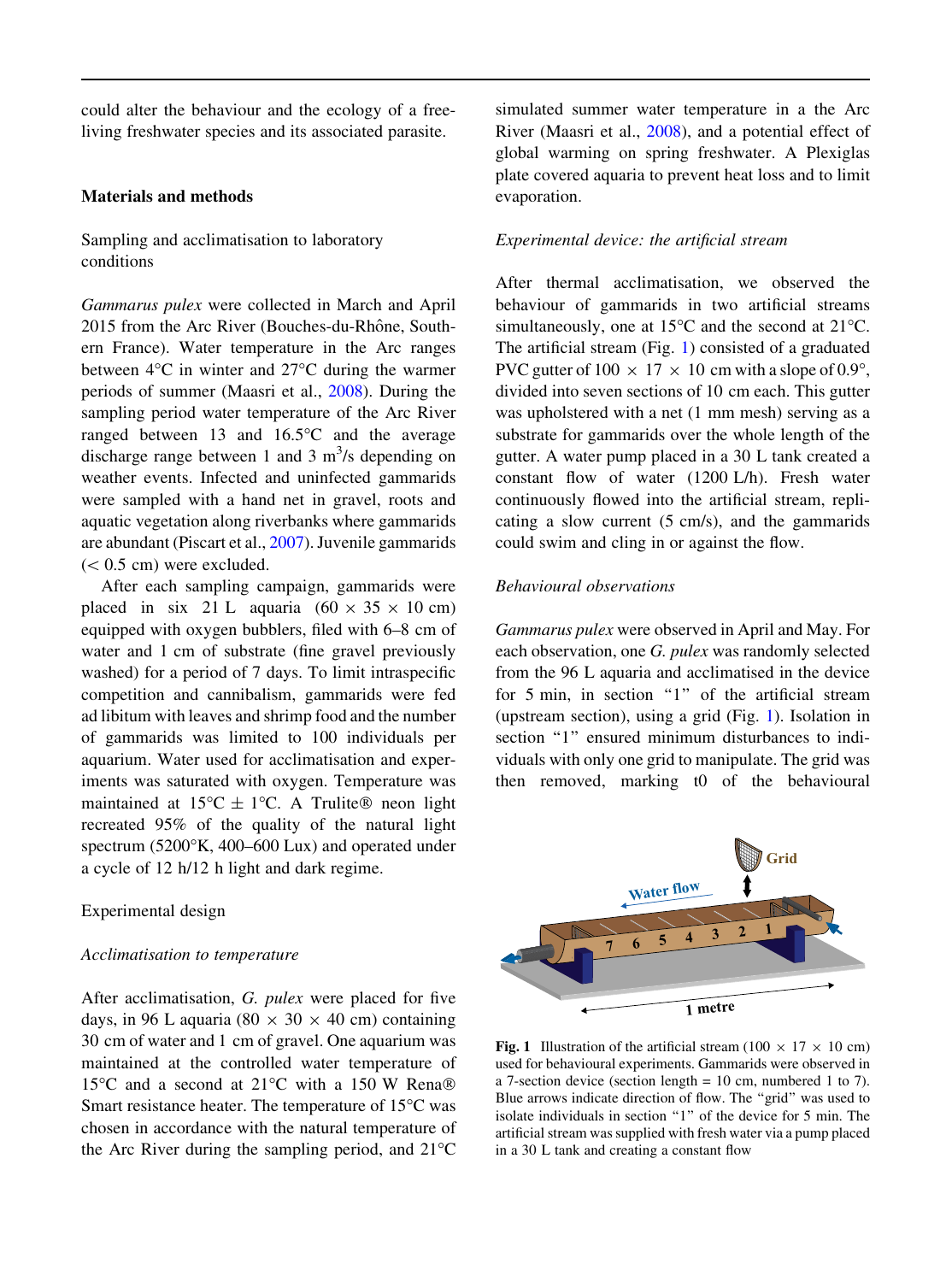observation. Behavioural observations used in our study was similar to the protocol of Cézilly et al. (2000) used to assess G. pulex vertical distribution. Gammarus pulex behaviour was visually tracked for 5 min and, every thirty seconds, the observer noted the number of the section of the artificial stream where the individual was located.

#### Dissection and parasite identification

After behavioural observations in the artificial streams, gammarids were preserved in ethanol (90%). Individuals were measured (size of the fourth coxal plate) and sexed according to the morphology of the second pair of gnathopods (Hume et al., 2005) with a SMZ1500 Nikon binocular lens (Mitsubishi, Tokyo, Japan) attached to a R1 Nikon camera (Mitsubishi, Tokyo, Japan) connected to a computer with NIS-Br software.

Gammarus pulex were dissected to check for parasite occurrence. Uninfected G. pulex were considered as ''control'' individuals. Phenotypic alterations induced by acanthocephalans in their intermediate hosts depends on both acanthocephalan species and developmental stage of the parasite. Therefore, only gammarids infected with cystacanth stages of P. laevis were used for the analyses, and acanthella stages were excluded. Developmental stage and species of parasites were determined based on morphological identification following Perrot-Minnot (2004).

#### Behavioural analysis

Two types of gammarid behaviours were determined: ''movement score'' and ''position score''. Movement score was considered as the number of sections crossed by a gammarid. For example, an individual observed successively in sections 1–1–2–2–3–6–4–3– 4–7 was considered to have crossed at least 9 sections in the flow (downstream movements) and 3 sections against the flow (upstream movements). The movement score was the total number of sections crossed, for this example above it was equal to 12. We then also broke down this movement score into downstream movements and upstream movements. Position score was obtained by adding together the ten positions (section number) recorded every 30 s over the 5 min of observation. For example, if a G. pulex was

observed successively in section 1–1–2–2–3–6–4–3– 4–7, its score on movement amplitude was 33. This score indicated how observed individuals used the artificial stream space. For each observed gammarid, position scores ranged from 10 (always in the most upstream section of the device) to 70 (always in the most downstream section of the device).

#### Statistical analyses

We considered the influence of both G. pulex size and sex on behavioural observations using, respectively, Pearson correlation tests and Mann–Whitney tests. To analyse the potential effect of parasite load on host behaviour with Mann–Whitney tests, G. pulex were assigned to two different categories corresponding to gammarids harboring one or, two or more P. laevis. Two-way ANOVAs were performed to determine the statistical significance of the effects of P. laevis infection (two-modalities; no parasite, parasite occurrence), temperature (two-modalities;  $15$  and  $21^{\circ}$ C) and, their interaction on behavioural variables (movement score, downstream movements, upstream movements and, position score). Residual diagnostic indicated that the normality assumption for linear models were met but not the homogeneity of variances (heteroscedasticity). Therefore, we used generalized least squares (GLS) which extends the linear model by modelling the heterogeneity with covariates, here the combination of P. laevis infection and, temperature (Zuur et al., 2009). For each GLS, the interaction between temperature and P. laevis infection was not significant (*F*-tests, all *P*-values  $> 0.05$ ). Therefore, we considered only the additive effects (without interaction) of temperature and *P. laevis* infection. Statistical analyses were conducted using R 3.5.0 software (R Core Team, 2018, A Language and Environment for Statistical Computing), and the additional libraries ''nlme'' (Pinheiro et al., 2019), ''AICmodavg'' (Mazerolle, 2019), ''ggplot2'' (Wickham, 2016) and, "car" (Fox & Weisberg, 2018).

#### Results

A total of 48 uninfected and 54 P. laevis-infected G. pulex were observed at  $15^{\circ}$ C, and 41 uninfected and 42 P. laevis-infected G. pulex at  $21^{\circ}$ C. Gammarid size did not affect neither the movement score (Pearson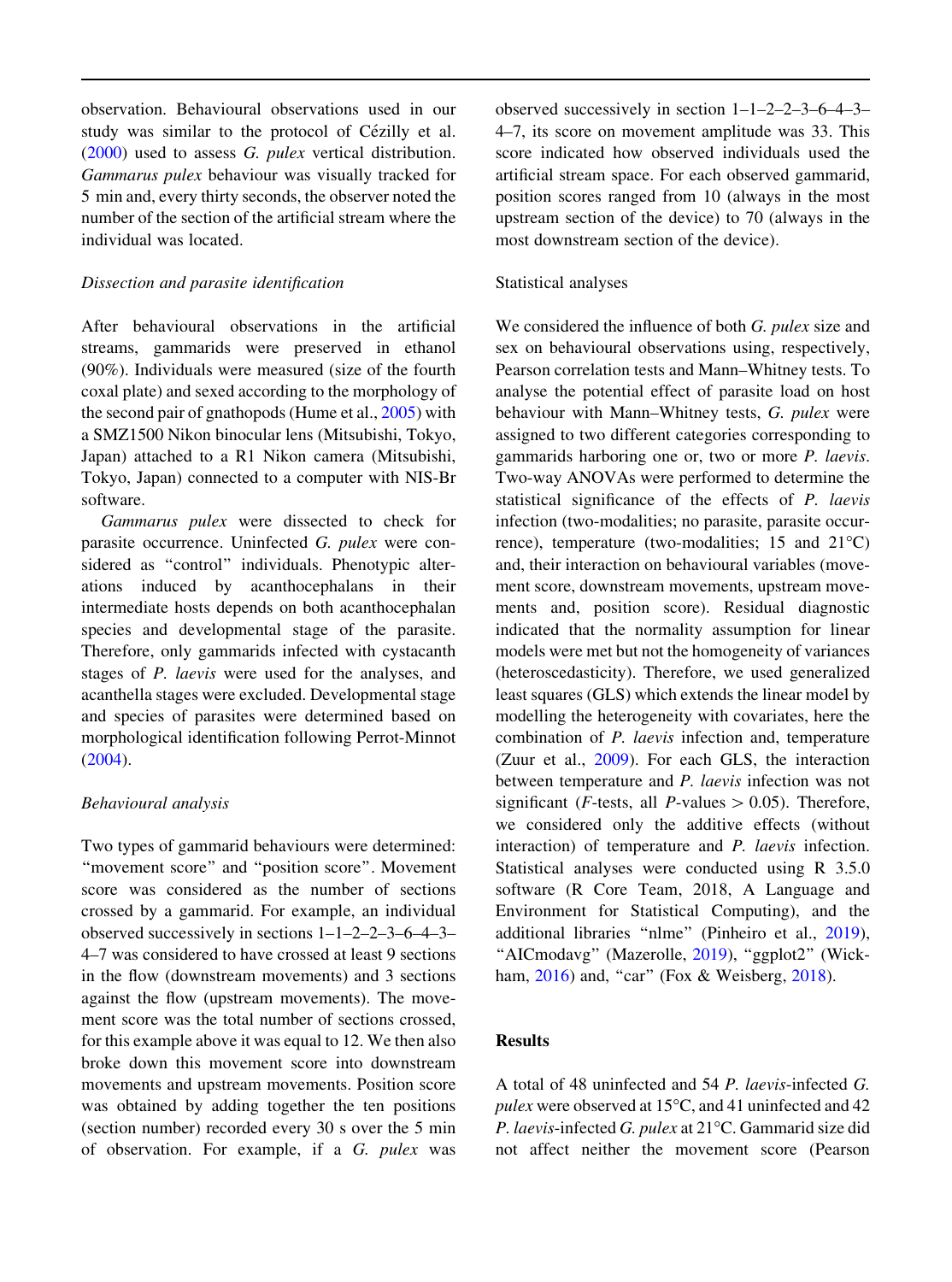correlation test:  $r = 0.12$ ,  $P = 0.08$ ), or position score of gammarids (Pearson correlation test:  $r = 0.11$ ,  $P = 0.13$ ). At the end of experiments, 103 males, 72 females, and 10 sexually unidentified individuals were observed. Gammarid sex did not affect the movement score (Mann–Whitney test:  $W = 3.781.1$ ,  $P = 0.12$ ). Male G. pulex had higher position score than female G. *pulex* (Mann–Whitney test:  $W = 3,424.5$ ,  $P < 0.05$ ).

We found 72 G. pulex infected with one P. laevis and 24 G. pulex infected with 2 or more than 2 P. laevis. Parasite load of P. laevis in G. pulex did not affect the gammarids' position score (Mann–Whitney test:  $W = 1,033$ ,  $P = 0.19$  or the movement score (Mann–Whitney test:  $W = 982$ ,  $P = 0.37$ ).

Pomphorhynchus laevis infection increased the movement score ( $P < 0.001$ , Table 1; Fig. 2), downstream movements  $(P < 0.001$ , Table 1; Fig. 3), upstream movements ( $P < 0.001$ , Table 1; Fig. 4) of gammarids. Pomphorhynchus laevis infection also increased the position score of gammarids ( $P < 0.001$ , Table 1; Fig. 4).

Temperature significantly increased movement score of gammarids ( $P < 0.05$ , Table 1; Fig. 2) and upstream movements by uninfected and P. laevisinfected G. pulex ( $P \lt 0.01$ , Table 1; Fig. 4) but did not affect the downstream movements of P. laevisinfected G. pulex (Table 1; Fig. 3). Temperature did not affect the position score of uninfected or infected G. pulex with P. laevis (Table 1; Fig. 5). Gammarid position score in our experimental device was not affected by temperature, regardless of whether or not they were infected by P. laevis. There was no interaction between infection and temperature were found for any of the four behaviour observed.



Fig. 2 Marginal effects of temperature and parasitism on the movement score represented by the expected values of each group (dots) and their confidence interval (95%, lines). (U) represent uninfected G. pulex and (I) P. laevis-infected G. pulex at the temperature tested (15 $\rm ^{o}C$  and 21 $\rm ^{o}C$ )

#### Discussion

#### Effects of P. laevis infection

The aim of this study was to explore how *P. laevis* manipulate the behaviour of their intermediate host G. pulex in flowing water and to determine whether water temperature impacts this behavioural manipulation and the behaviour of uninfected G. pulex. First, our results clearly indicate that P. laevis infection increased not only the movements of their hosts but also the position in the artificial stream. Compared to uninfected gammarids, P. laevis-infected gammarids were found more often in the downstream sections of

|  | Table 1 Effects of the P. laevis infection (uninfected or P. laevis-infected G. pulex), and temperature (15°C or 21°C) |  |  |  |  |  |  |  |  |  |
|--|------------------------------------------------------------------------------------------------------------------------|--|--|--|--|--|--|--|--|--|
|--|------------------------------------------------------------------------------------------------------------------------|--|--|--|--|--|--|--|--|--|

|                            |           | MS     | DM     | UM     | PS     |
|----------------------------|-----------|--------|--------|--------|--------|
| <i>P. laevis</i> infection | F value   | 35.505 | 40.598 | 27.023 | 41.390 |
|                            | $P$ value | ***    | ***    | ***    | ***    |
| Temperature                | $F$ value | 4.708  | 1.719  | 7.717  | 3.269  |
|                            | $P$ value | *      | 0.152  | $**$   | 0.072  |

No effect of interaction between P. laevis infection and temperature were found for any of the four behaviour observed. Each column represents one GLS model for the movement score (MS), downstream movements (DM), upstream movements (UM) and position score (PS) covered by hosts. The observed F-statistic values and their associated significance levels represented by stars  $(***P < 0.001, **P < 0.01, *P < 0.05,$  nothing if  $P > 0.05$ )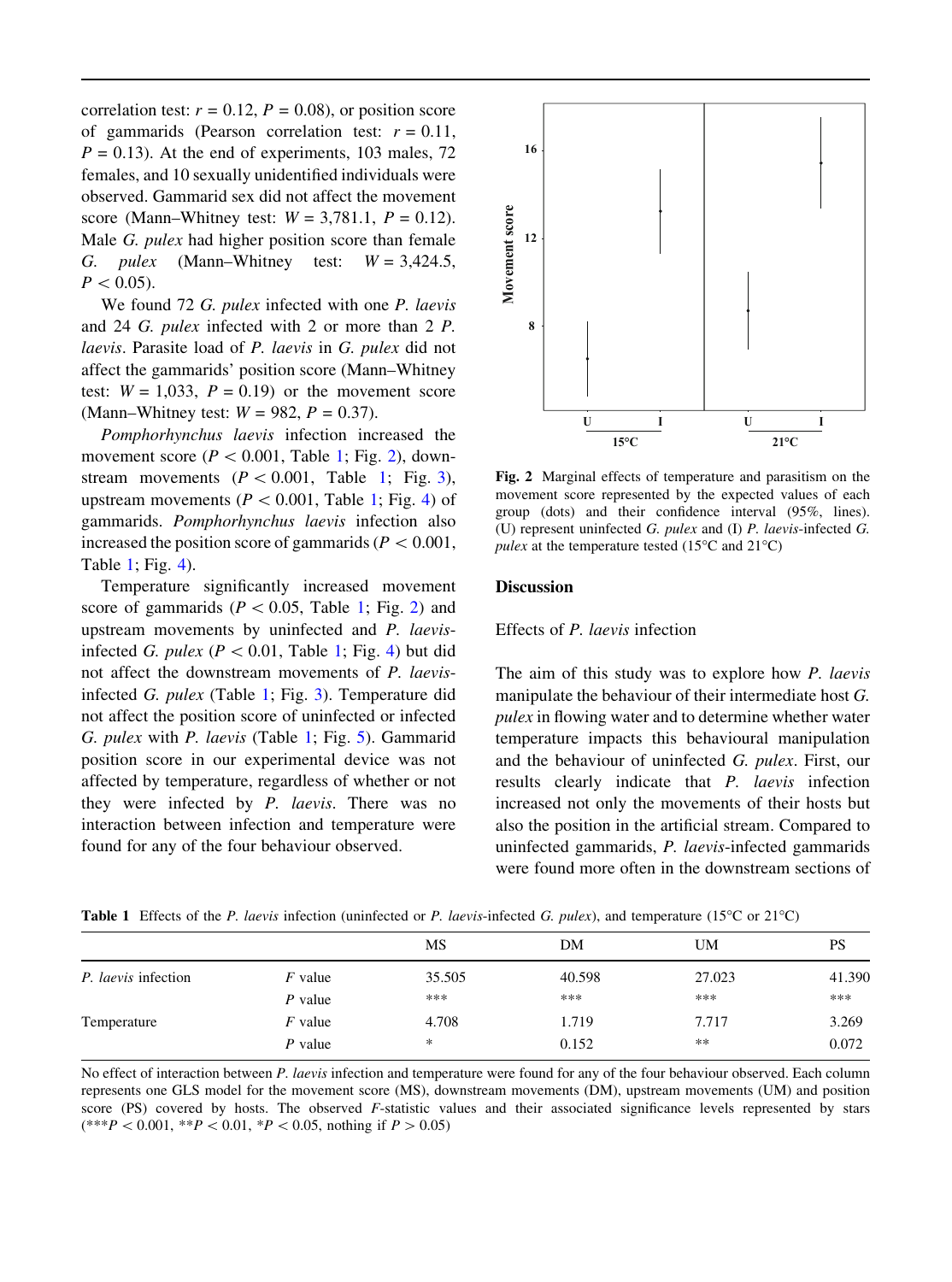

Fig. 3 Marginal effects of temperature and parasitism on downstream movements represented by the expected values of each group (dots) and their confidence interval (95%, lines). (U) represent uninfected G. pulex and (I) P. laevis-infected G. pulex at the temperature tested (15 $\mathrm{^{\circ}C}$  and 21 $\mathrm{^{\circ}C}$ )



Fig. 4 Marginal effects of temperature and parasitism on upstream movements represented by the expected values of each group (dots) and their confidence interval (95%, lines). (U) represent uninfected G. pulex and (I) P. laevis-infected G. pulex at the temperature tested (15 $^{\circ}$ C and 21 $^{\circ}$ C)

the artificial stream. Moreover, our results show that  $P$ . laevis increase both downstream and the upstream movements of G. pulex. Consistent with the experimental studies of Maynard et al. (1998) and Wellnitz



Fig. 5 Marginal effects of temperature and parasitism on the position score represented by the expected values of each group (dots) and their confidence interval (95%, lines). (U) represent uninfected  $G.$  pulex and  $(I)$   $P.$  laevis-infected  $G.$  pulex at the temperature tested (15 $\degree$ C and 21 $\degree$ C)

et al. (2003) showing that P. laevis-infected Echinogammarus stammerii (S. Karaman, 1931) drift more and had higher activity, our results confirm the same behavioural alterations in the G. pulex–P. laevis host–parasite complex. Furthermore, these results are consistent with in natura experiments that have shown that infection by P. laevis modify the intentional drift and the upstream movements of gammarids (McCahon et al., 1991; Maynard et al., 1998; Lagrue et al., 2007). The prevalence of P. laevis can reach 25% in gammarids (Dezfuli et al., 1999), enough to potentially impact gammarid distribution and dispersion in the stream. Shaping G. pulex individuals and therefore the population, P. laevis could modify food webs through their capacity to increase host dispersal in the stream. For example, the study of Wellnitz et al. (2003) showed that P. laevis-infected E. stammerii increased their drifting behaviour and compensated less with upstream movements than uninfected gammarids, and this may disrupt gammarids distribution in the stream or moreover increase downstream overcrowding. Moreover, gammarids use these downstream or upstream displacements to find food or sexual partners and to avoid intraspecific competition or predation. This is why any behavioural shift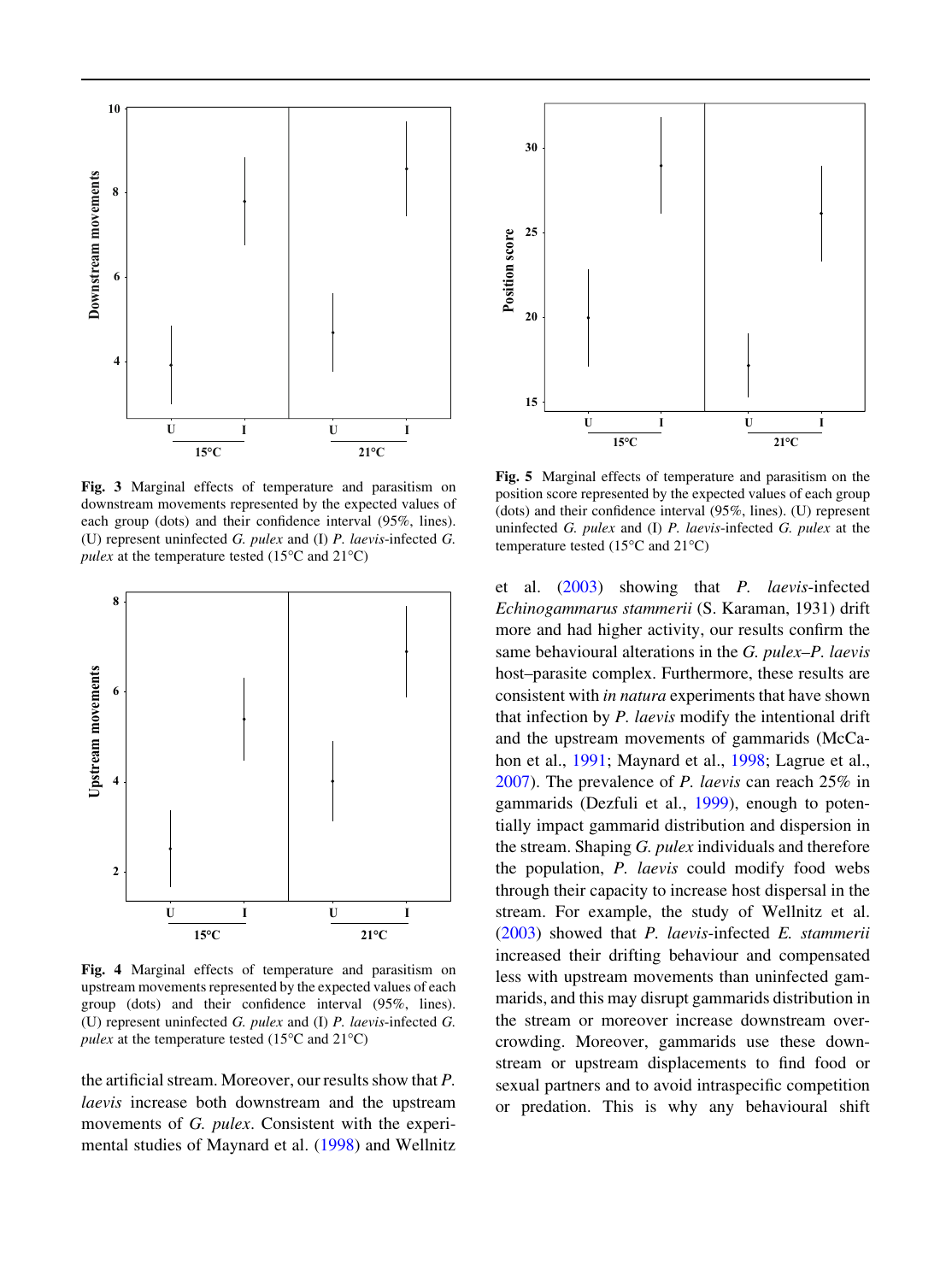induced by acanthocephalan parasites may have wideranging consequences.

Fishes are known to feed extensively on drifting invertebrates, and this is considered as an adaptative behaviour to avoid predators, which hunt mainly by sight during the day (Macneil et al., 1999). Changes in the movements of their intermediate hosts induced by acanthocephalans increase the probability of predation by definitive hosts and enhance transmission rate (Maynard et al., 1998; Cézilly & Perrot-Minnot, 2005; Lagrue et al., 2007). Increasing movements with or against the flow by a gammarid host undoubtedly increases the risk of predation by a definitive host, because the intermediate host spends more time outside shelter and exposed to the definitive host predator (Waters, 1984). Energy costs could be higher if a gammarid swims or clings against the flow, however, *P. laevis*-infected gammarids moved more, both with and against the flow, despite potential higher metabolic cost against the flow. All the G. pulex movements were affected by P. laevis cystacanths to potentially increased definitive host predation rate and its own transmission.

#### Effects of temperature

Our results indicate that temperature is an important environmental factor influencing both: host and acanthocephalan parasites. At a temperature of  $21^{\circ}$ C, P. laevis-infected and uninfected G. pulex had higher movement score and higher upstream movements in the artificial stream than at  $15^{\circ}$ C. Nevertheless, no interaction effect between temperature and P. laevis infection was found. These results highlight that temperature is a factor influencing the movements of gammarids but that it does not influence the manipulation effects of P. laevis on G. pulex. In accordance with the study of Labaude et al. (2020) in static water, we did not found an amplification of P. laevis manipulation under warmer conditions in flowing water. According to Marcogliese (2008), acanthocephalan parasites could be affected by variations in water temperature: if water temperature increases, metabolic changes induce a shorter lifespan and faster growth, with a modification in their transmission capacities. Findings of Labaude et al. (2017), provide the first evidence that temperature affects the behavioural alteration of P. terreticollis in its G. fossarum intermediate host. These results show that temperature

is a key environmental factor which could activate host manipulation (Labaude et al., 2017). Another study by Benesh et al. (2009) showed seasonal changes in the behavioural manipulation of Acantho $cephalus lucii$  (Müller, 1776) according to temperature. Our results provide evidence that behavioural manipulation of P. laevis was not affected by water temperature. At the highest temperature of  $21^{\circ}$ C, P. laevis did not modify or adjust their manipulation capacities compare to  $15^{\circ}$ C. In the Arc River, freshwater temperature easily reaches  $21^{\circ}$ C and G. pulex density is at its highest during summer (Maasri et al., 2008; Zganec et al., 2013). Pomphorhynchus laevis still induce the same intensity of manipulation when the water temperature is warmer in order to potentially increase the predation rate by definitive host on its intermediate host and therefore its transmission rate. However, elevated temperature could affect the behavioural manipulation indirectly through effects on many parameters of the metabolism of acanthocephalans (Labaude et al., 2020). For example, a faster development of acanthocephalans induced by warmer temperature reduced the time to reach the infective cystacanth stage in their intermediate host. It could be interesting to compare the capacity of transmission with more extreme hotter and colder water temperature than tested in this study and in Labaude et al. (2020), to see if parasite metabolic changes induced by warmer temperature could have an effect on their manipulation ability.

For uninfected gammarids, we found evidence of a temperature effect on movement score and upstream movements in our artificial stream. Temperature is known to be a key factor for the dispersal of gammarids, since seasonal changes in drift are usually positively correlated with water temperature (Goedmakers & Pinkster, 1981) and density (Elliott, 2002). Our results corroborate with those of Zganec et al. (2013) that found that temperature was the most significant driver of upstream displacements for G. fossarum. This study highlights a temperature effect on G. pulex behaviour, but gammarids physiology can also be affected by temperature changes. According to Foucreau et al. (2014), G. pulex have a reduced lifespan above  $21^{\circ}$ C. We also know that thermal optimum differs among gammarids species and sex (Rachalewski et al., 2018), and there is local adaptation by different populations of G. pulex living in contrasting thermal conditions (Foucreau et al., 2016).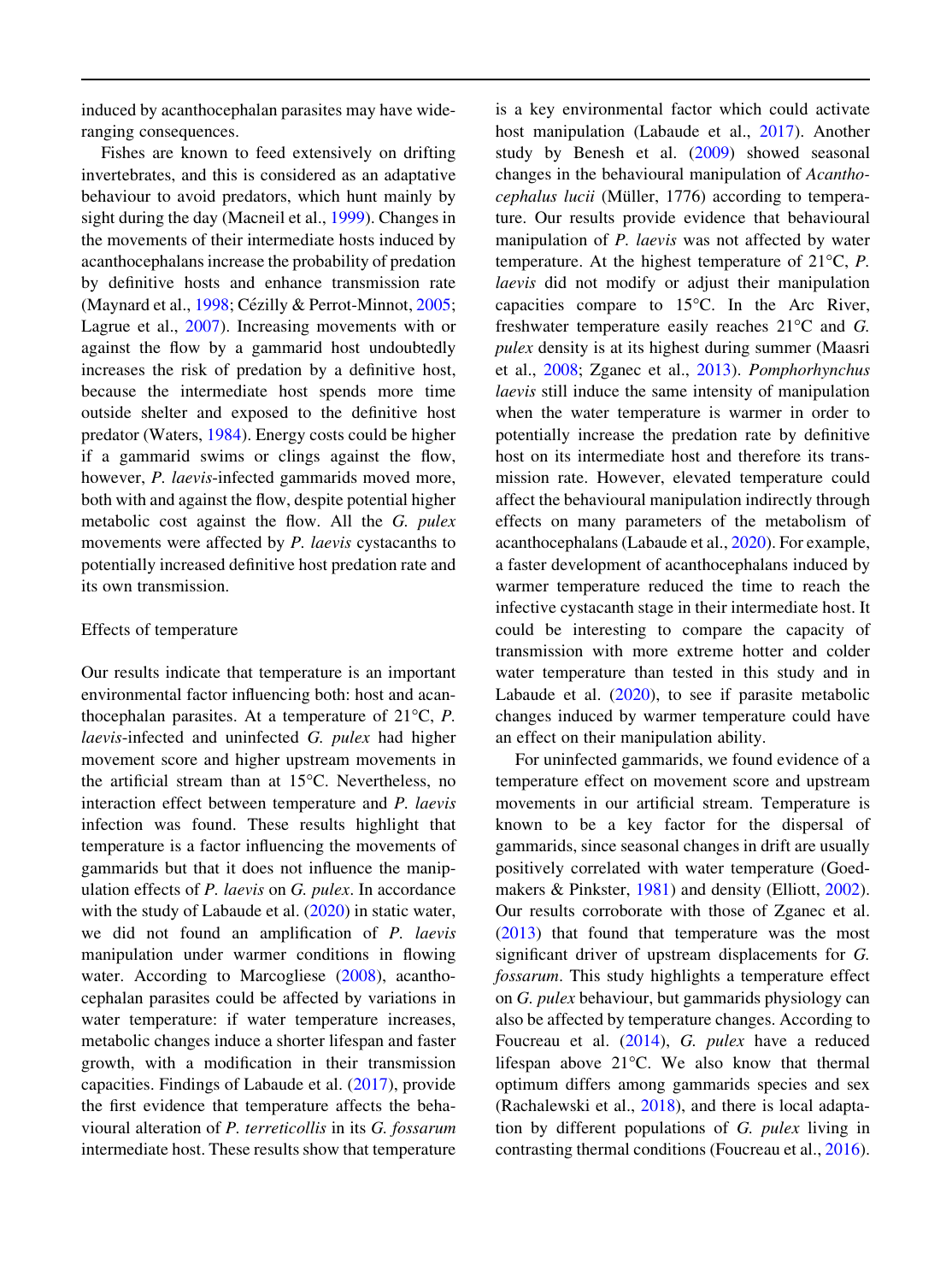Mediterranean G. pulex populations exhibit a higher survival rate and better thermal window than northern populations (Foucreau et al., 2013), and G. pulex are accustomed to high variability of temperatures (Cid et al., 2017). During summer, the Mediterranean rivers water temperature easily reaches  $21^{\circ}$ C or more, and G. pulex could show behavioural adaptations to the high temperature variability between seasons  $(5-27^{\circ}C)$ . In Mediterranean populations of G. pulex, the highest peak of density occurs from the beginning of summer until autumn (Zganec et al., 2013). In this regard, increased displacements in the stream by G. pulex should be common during summer, and principally driven by intraspecific competition for resources or reproduction due to high population density. At warmer temperature gammarid's upstream foraging movements could increase to avoid downstream overcrowding and competition and to reach colder upstream water (Zganec et al., 2013).

#### Conclusion

This study highlights (1) the higher movement in or against the flow by G. pulex infected with the parasite P. laevis compared to uninfected G. pulex, (2) higher temperature led to greater movements of uninfected and P. laevis-infected G. pulex in flowing water, and (3) that higher temperature did not influence the manipulation of P. laevis on its G. pulex intermediate host. In the current context of global warming, Mediterranean freshwaters constitute one of the most vulnerable ecosystems, and future shifts in water temperature may modify the ecology of aquatic acanthocephalan parasites and their host populations (Daufresne et al., 2004; Diffenbaugh et al., 2007; Marcogliese, 2008). Elevated temperature might affect the behaviour of host–parasite complex but have low effect on parasite trophic transmission. Further investigations of the effect of temperature will be required, to shed light on how these new environmental conditions will alter the ecology and the behaviour of free-living freshwater species and their associated parasites (Cizauskas et al., 2017; Buchholz et al., 2019).

Acknowledgements We thank Benjamin Oursel and Anthony Penalva for their help with gammarid sampling. We thank Eric Meineri for his help with statistics. We are grateful to Coralie

Jacquemin and Maxine Thorel for their comments and suggestions, which helped improve an earlier version of the manuscript. Finally, we thank Marjorie Sweetko for improving the English wording of this manuscript.

Funding This work was funded by the Labex DRIIHM, French Program ''Investissements d'Avenir'' (ANR-11-LABX-0010) managed by the ANR within the Observatoire Hommes-Milieux Bassin Minier de Provence (OHM BMP) and the ECCOREV Research Federation (FR 3098). Hadrien Fanton received a PhD Fellowship from the Ministère de la Recherche et de l'Enseignement Supérieur, the Aix-Marseille Université,  $\acute{E}$ cole Doctorale Sciences de l'environnement (ED 251), and this paper is part of his Ph.D. thesis.

#### References

- Anderson, N. H. & J. R. Sedell, 1979. Detritus processing by macroinvertebrates in stream ecosystems. Annual Review of Entomology 24: 351–377.
- Baldauf, S. A., T. Thünken, J. G. Frommen, T. C. Bakker, O. Heupel & H. Kullmann, 2007. Infection with an acanthocephalan manipulates an amphipod's reaction to a fish predator's odours. International Journal for Parasitology 371: 61–65.
- Barber, I., B. W. Berkhout & Z. Ismail, 2016. Thermal change and the dynamics of multi-host parasite life cycles in aquatic ecosystems. Integrative and Comparative Biology 564: 561–572.
- Benesh, D. P., T. Hasu, O. Seppälä & E. T. Valtonen, 2009. Seasonal changes in host phenotype manipulation by an acanthocephalan: time to be transmitted? Parasitology 1362: 219–230.
- Bournaud, M. & M. Thibault, 1973. La dérive des organismes dans les eaux courantes. Hydrobiologia 41: 11–49.
- Brittain, J. E. & T. J. Eikeland, 1988. Invertebrate drift a review. Hydrobiologia 1661: 77–93.
- Brooks, D. R. & E. P. Hoberg, 2007. How will global climate change affect parasite–host assemblages? Trends in Parasitology 2312: 571–574.
- Buchholz, R., J. D. Banusiewicz, S. Burgess, S. Crocker-Buta, L. Eveland & L. Fuller, 2019. Behavioural research priorities for the study of animal response to climate change. Animal Behaviour 150: 127–137.
- Cézilly, F. & M.-J. Perrot-Minnot, 2005. Studying adaptive changes in the behaviour of infected hosts: a long and winding road. Behavioural Processes 683: 223–228.
- Cézilly, F., A. Grégoire & A. Bertin, 2000. Conflict between cooccurring manipulative parasites? An experimental study of the joint influence of two acanthocephalan parasites on the behaviour of Gammarus pulex. Parasitology 1206: 625–630.
- Cézilly, F., A. Favrat & M.-J. Perrot-Minnot, 2013. Multidimensionality in parasite-induced phenotypic alterations: ultimate versus proximate aspects. Journal of Experimental Biology 2161: 27–35.
- Cid, N., N. Bonada, S. M. Carlson, T. E. Grantham, A. Gasith & V. H. Resh, 2017. High variability is a defining component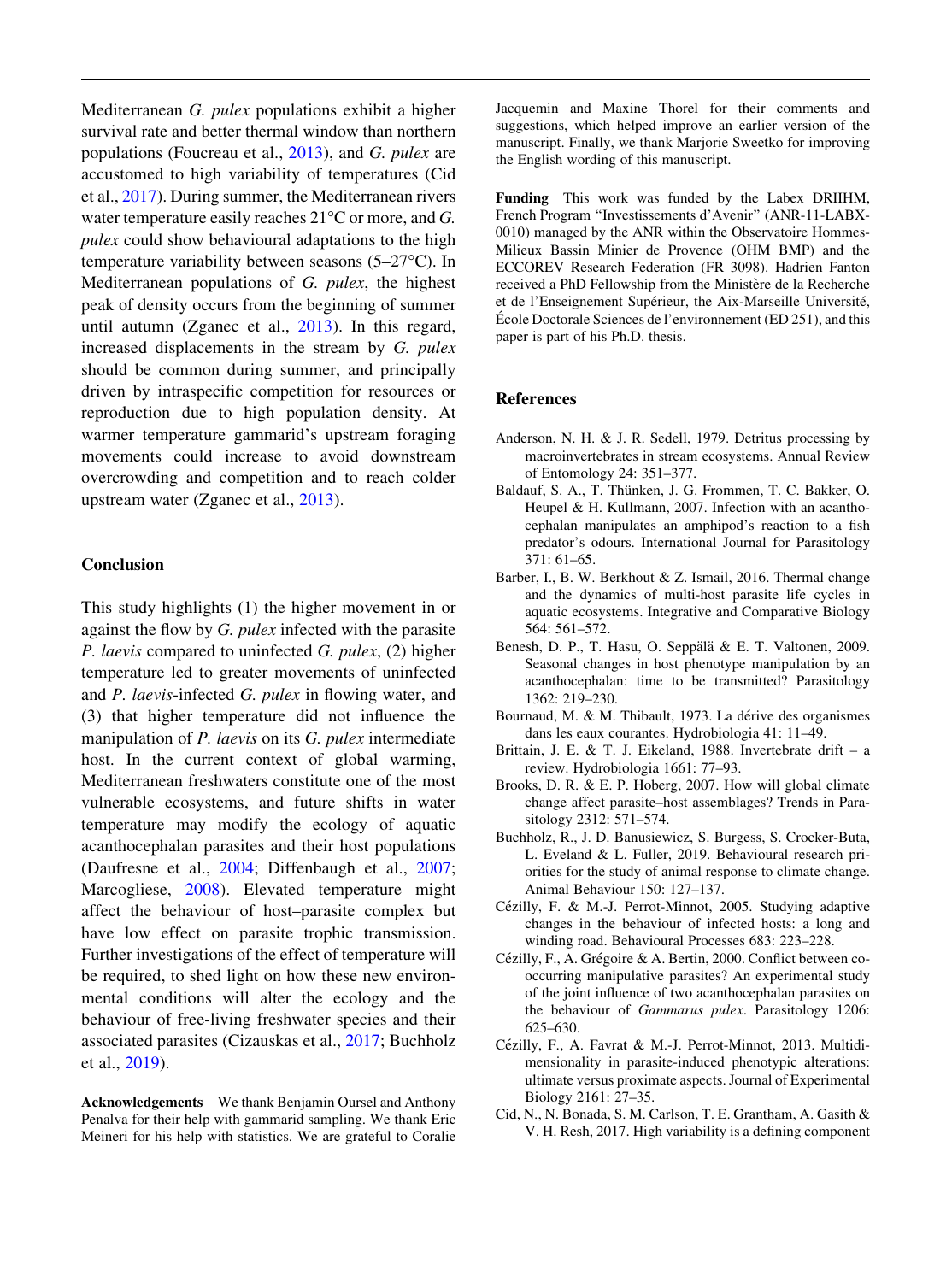of Mediterranean-climate rivers and their biota. Water 9(1): 52.

- Cizauskas, C. A., C. J. Carlson, K. R. Burgio, C. F. Clements, E. R. Dougherty, N. C. Harris & A. J. Phillips, 2017. Parasite vulnerability to climate change: an evidence-based functional trait approach. Royal Society Open Science 41: 160535.
- Daufresne, M., M. C. Roger, H. Capra & N. Lamouroux, 2004. Long-term changes within the invertebrate and fish communities of the Upper Rhone River: effects of climatic factors. Global Change Biology 101: 124–140.
- Dezfuli, B. S., E. Rossetti, C. M. Bellettato & B. J. Maynard, 1999. Pomphorhynchus laevis in its intermediate host Echinogammarus stammeri in the River Brenta, Italy. Journal of Helminthology 732: 95–102.
- Diffenbaugh, N. S., J. S. Pal, F. Giorgi & X. Gao, 2007. Heat stress intensification in the Mediterranean climate change hotspot. Geophysical Research Letters 34: L11706.
- Dobson, A., K. D. Lafferty, A. M. Kuris, R. F. Hechinger & W. Jetz, 2008. Homage to Linnaeus: How many parasites? How many hosts? Proceedings of the National Academy of Sciences of the United States of America 105: 11482–11489.
- Dudiňák, V. 2001. Comparative analysis of Slovak and Czech populations of Pomphorhynchus laevis Acanthocephala using morphological and isoenzyme analyses. Acta Zoologica Universitatis Comenianae 44: 41–50.
- Dunne, J. A., K. D. Lafferty, A. P. Dobson, R. F. Hechinger, A. M. Kuris, N. D. Martinez & C. D. Zander, 2013. Parasites affect food web structure primarily through increased diversity and complexity. PLoS Biology 11(6): e1001579.
- Elliott, J. M., 1973. The food of brown and rainbow trout Salmo trutta and S. gairdneri in relation to the abundance of drifting invertebrates in a mountain stream. Oecologia 124: 329–347.
- Elliott, J. M., 2002. The drift distances and time spent in the drift by freshwater shrimps, Gammarus pulex, in a small stony stream, and their implications for the interpretation of downstream dispersal. Freshwater Biology 478: 1403–1417.
- Elliott, J. M., 2005. Day–night changes in the spatial distribution and habitat preferences of freshwater shrimps, Gammarus pulex, in a stony stream. Freshwater Biology 504: 552–566.
- Foucreau, N., C. Piscart, S. Puijalon & F. Hervant, 2013. Effect of climate-related change in vegetation on leaf litter consumption and energy storage by Gammarus pulex from continental or Mediterranean populations. PLoS ONE 810: e77242.
- Foucreau, N., D. Cottin, C. Piscart & F. Hervant, 2014. Physiological and metabolic responses to rising temperature in Gammarus pulex Crustacea populations living under continental or Mediterranean climates. Comparative Biochemistry and Physiology Part A Molecular and Integrative Physiology 168: 69–75.
- Foucreau, N., C. Piscart, S. Puijalon & F. Hervant, 2016. Effects of rising temperature on a functional process: consumption and digestion of leaf litter by a freshwater shredder. Fundamental and Applied Limnology 1874: 295–306.
- Fox, J. & S. Weisberg, 2018. Visualizing fit and lack of fit in complex regression models with predictor effect plots and

partial residuals. Journal of Statistical Software 879: 1–27. <https://doi.org/10.18637/jss.v087.i09>.

- Goedmakers, A. & S. Pinkster, 1981. Population dynamics of three gammarid species Crustacea, Amphipoda in a French chalk stream. Part III. Migration. Bijdragen tot de Dierkunde 512: 145–180.
- Grabner, D. S., 2017. Hidden diversity: parasites of stream arthropods. Freshwater Biology 621: 52–64.
- Hine, P. M. & C. R. Kennedy, 1974. Observations on the distribution, specificity and pathogenicity of the acanthocephalan Pomphorhynchus laevis Müller. Journal of Fish Biology 64: 521–535.
- Horwitz, P. & B. A. Wilcox, 2005. Parasites, ecosystems and sustainability: an ecological and complex systems perspective. International Journal for Parasitology 357: 725–732.
- Hudson, P. J., A. P. Dobson & K. D. Lafferty, 2006. Is a healthy ecosystem one that is rich in parasites? Trends in Ecology and Evolution 217: 381–385.
- Hume, K. D., R. W. Elwood, J. T. Dick & J. Morrison, 2005. Sexual dimorphism in amphipods: the role of male posterior gnathopods revealed in Gammarus pulex. Behavioral Ecology and Sociobiology 583: 264–269.
- Kaldonski, N., M.-J. Perrot-Minnot & F. Cézilly, 2007. Differential influence of two acanthocephalan parasites on the antipredator behaviour of their common intermediate host. Animal Behaviour 74: 1311–1317.
- Kennedy, C. R., 2006. Ecology of the Acanthocephala. Cambridge University Press, Cambridge.
- Kobak, J., Ł. Jermacz, J. Marcińczyk, E. Bartoszyńska, D. Rutkowska, & K. Pawłowska, 2017. Abiotic factors affecting habitat selection by two invasive gammarids Dikerogammarus villosus and Pontogammarus robustoides. Hydrobiologia 797(1): 247–263.
- Kuris, A. M., R. F. Hechinger, J. C. Shaw, K. L. Whitney, L. Aguirre-Macedo, C. A. Boch & K. D. Lafferty, 2008. Ecosystem energetic implications of parasite and free-living biomass in three estuaries. Nature 454(7203): 515–518.
- Labaude, S., T. Rigaud & F. Cézilly, 2015. Host manipulation in the face of environmental changes: ecological consequences. International Journal for Parasitology: Parasites and Wildlife 43: 442–451.
- Labaude, S., F. Cézilly & T. Rigaud, 2017. Temperature-related intraspecific variability in the behavioral manipulation of acanthocephalan parasites on their gammarid hosts. Biological Bulletin 2322: 82–90.
- Labaude, S., F. Cézilly, L. De Marco & T. Rigaud, 2020. Increased temperature has no consequence for behavioral manipulation despite effects on both partners in the interaction between a crustacean host and a manipulative parasite. Scientific Reports 101: 1–13.
- Lagrue, C., N. Kaldonski, M.-J. Perrot-Minnot, S. Motreuil & L. Bollache, 2007. Modification of hosts' behavior by a parasite: field evidence for adaptive manipulation. Ecology 8811: 2839–2847.
- Maasri, A., B. Dumont, C. Claret, G. Archambaud-Suard, E. Gandouin & E. Franquet, 2008. Tributaries under Mediterranean climate: their role in macrobenthos diversity maintenance. Comptes Rendus Biologies 3317: 547–558.